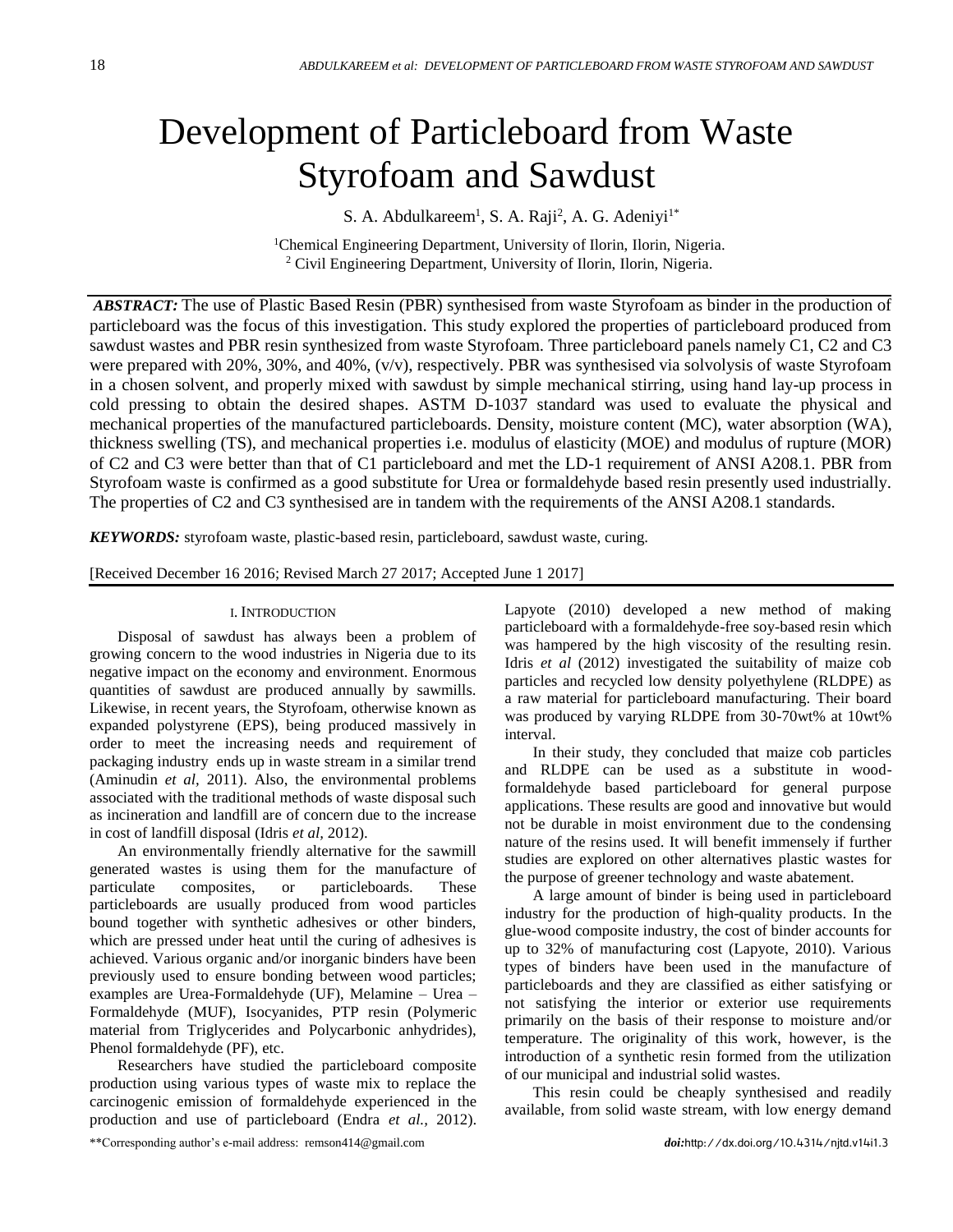during synthesis. It is being projected as substitute for Urea or formaldehyde based resin whose emitted gasses are carcinogenic. This study investigates a new method of using PBR for making particleboard. This new method involved the formation of a particleboard from mixing PBR and sawdust via simple mechanical stirring and composites fabricated using hand lay-up process in a cold press without hot or mechanical pressing before eventual curing. The research effort ultimately developed a technology for converting recycled sawdust chips and EPS into durable products that are recyclable and otherwise environmentally friendly.

# II. MATERIALS AND METHODS

This research was conducted to study the feasibility of developing composites using PBR as a binder in the production of particleboards. To achieve this, the PBR and the sawdust were mixed in various proportions to produce different target particleboard/panel without any additive and usage of hot press. Three grades of the panels, C1, C2 and C3, were produced based on the percentage of the synthetic resin. The physical and mechanical properties of the developed samples were determined and compared with the conventional and equivalent products.

# *A. Materials*

The materials required for this work were majorly sourced solid wastes; these include waste sawdust, obtained from a sawmill and Styrofoam from municipal/commercial waste stream. Others are synthesised PBR, rectangular moulds, and the chosen solvent for dissolving the Styrofoam.

#### *i. Sawdust Fibers*

The waste sawdust was obtained from sawmill and dried in oven for 24 hours at  $40^{\circ}$  C to remove free water present in it. The dried sawdust was graded to obtain the sawdust particles of 25µm in size.

#### *ii. Synthetic PBR*

The synthetic PBR was produced from the dissolution of waste Styrofoam in a chosen solvent. 59g of EPS was dissolved in 100ml of the solvent to obtain 145ml resin weighing 124g empirically. The density of the resultant resin was 855kg/m<sup>3</sup> upon re-solidifying at room temperature within 48 hours when left uncovered

#### *iii. Mould preparation*

Aluminium was used for the construction of the moulds for the casting operation to account for the sticky nature of PBR used. The moulds were made having a cross-section  $160$ mm  $\times$  150mm with a height of 20mm.

# *B. Particleboard Panel Production*

Three particleboard panels were prepared with 20%, 30%, and 40% of the Styrofoam based resin, namely C1, C2 and C3, using hand lay-up process in cold pressing (Table 1). The sequence of the experimental procedure is given in Figure 1 from waste wood particle sourcing from the sawmill to maturing and finishing of the PBR bounded particleboard produced. Sawdust particles of 25µm were mixed with

Styrofoam based resin in a mixer by simple mechanical stirring and the mixture was slowly poured in different moulds. After mixing, the material was placed in a mould and lightly pressed for 10 minutes at room temperature. Oil was used as a releasing agent on mould surface to achieve easy composites removal from the mould after curing of the composites. The produced particleboards were subjected to physico-mechanical tests.

**Table 1: Composition of the PBR Particleboard.**

| <b>Composites</b> | <b>Compositions</b>               |  |  |  |
|-------------------|-----------------------------------|--|--|--|
|                   | $20\%$ PBR $+80\%$ Sawdust Fibres |  |  |  |
| C2                | $30\%$ PBR $+70\%$ Sawdust Fibres |  |  |  |
| $\mathsf{C}^3$    | $40\%$ PBR $+60\%$ Sawdust Fibres |  |  |  |



**Figure 1: The sequence of the experimental procedure.**

#### *C. Mechanical testing*

The tensile and flexural tests were conducted using a Universal Testing Machine (UTM) at room temperature, according to the ASTM standard method (D1037-99, ASTM, 1999). The loading rate applied to measure the bond strength was controlled at 4 mm/min. Modulus of rupture (MOR) and Modulus of elasticity (MOE) were determined by three-point bending test in the Universal Testing Machine operating with a load cell capacity of 5 kN.

## *D. Water absorption and thickness swelling*

Water absorption and thickness swelling of the three samples of particleboard were determined according to the ASTM standard method (D1037-99, ASTM, 1999). The square samples of 15.4 cm x 15.4 cm were soaked in water at room temperature (20-22 $\degree$  C) for 2 h and 24 h to determine short and long-term water resistance properties, respectively.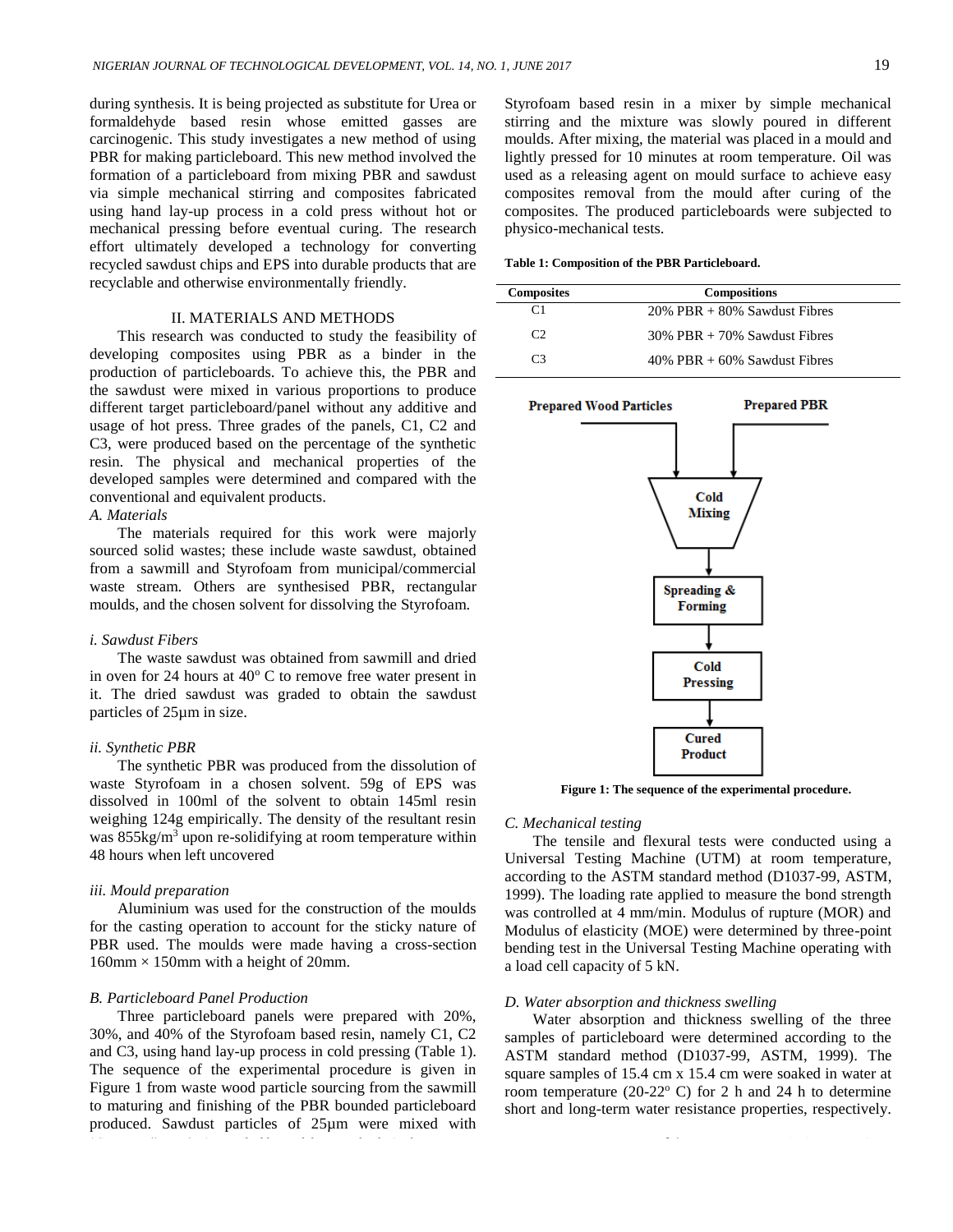The weight and thickness of the sample were measured before and immediately after soaking and used to calculate water absorption and thickness swelling and reported as percentages of the values before soaking.

#### III. RESULTS AND DISCUSSION

Experimental results on the mass loss profile and matured mass of the three different composite (Plate 1) are presented in Table 2. Three particleboards C1, C2 and C3 were successfully fabricated as shown in Plate 1. The mass of C1 reduced from 188.6 to 182.2 g in 7 days of curing; the C2 mass reduced from 242.4 to 208.3 g in 10 days of curing while the mass of C3 reduced from 292 to 234 g in 12 days of during.

The curing profile for each of the particleboard is presented in Figure 2. The profile suggested the trend of mass of volatile gases that escaped in the course of curing before a stable mass is attained. At a higher binder proportion, the period taken for maturation were confirmed longer than at lower binder amount. The changing mass of the formed particleboard until maturation is traceable to the processing method of cold press adopted and the non-precipitation method of preparing the PBR used as binder (Zheng *et al,* 2007). This can be traced to the release of volatile gases as the composites cure naturally to a stable mass. This mass loss profile is unique to this production process.

Likewise, in the trend of mass loss before maturation, it is evident from the arrays of the composites in Plate 1 that the property of the particleboard is a function of the percentage composition of the components. This implies that the properties of the particle board depend on the resinsawdust ratio. Consequently, variation in the percentage composition alters the properties of the particleboard.



**Plate 1: Photographs of PBR Bounded Particleboards fabricated: C1, C2 and C3.**

**Table 2: Mass Loss Profile.**

| <b>Composites</b> | Mass at the<br>formed<br>stage<br>(g) | Mass at the<br>cured stage<br>(g) | <b>Total</b><br><b>Mass Loss</b><br>before<br>curing $(g)$ | Time<br><b>before</b><br>Curing<br>(days) |
|-------------------|---------------------------------------|-----------------------------------|------------------------------------------------------------|-------------------------------------------|
| C1                | 188.6                                 | 182.4                             | 6.2                                                        |                                           |
| C <sub>2</sub>    | 242.4                                 | 208.3                             | 34.1                                                       | 10                                        |
| C <sub>3</sub>    | 292                                   | 234                               | 58                                                         | 12                                        |



**Figure 2: Curing Profile of C1, C2 and C3.**

#### *A. Moisture absorption and thickness swelling*

The response of a particleboard to humidity is a function of the degree of its water absorptivity or ability to retain moisture. It is a property of the resultant composite rather than its constituents, and as such, it depends on the composition and processing history of the sample. Results of the moisture absorption and thickness swelling are presented in Figures 3 and 4 respectively. It was found that the water absorption decreased with increasing resin content in the composites – a trend that is true for both 2h and 24h water immersion tests. However, after 24h water immersion, the water absorption by the composites was almost doubled as given in Figure 3. With the increase in resin content, there are less water-resident sites thus less water was absorbed. On the other hand, the composites made with lower resin content had more water-resident sites and thus had higher water absorption. The water absorption of the highest resin panels was only 4.6% and 10.46% after 2 h and 24 h water immersion respectively, while the water absorption of the lowest resin panels was only 25.15% and 33.96% after 2 h and 24 h water immersion respectively.

The graphical illustration of the results of the thickness swelling of the particleboards showed that the degree of thickness swelling; a measure of the dimensional stability of particleboards in humid environment is a function of the composition. Thickness swelling of the panel increased with the water absorption and thus had similar trend to the water absorption regarding the impacts of wood to resin ratio (Table 3.2). The thickness swelling values for highest resin panel was only 1.08 % and 2.15 % after 2 and 24 h water immersion respectively while the thickness swelling values for lowest panel was only 5.63% and 7.83% after 2 and 24 h water immersion respectively. In general, the panel made of higher resin content (C2 and C3) had stronger dimensional stability properties.

The results on WA and TS when compared with previous works indicate overall excellent performance and conform to national and international standards in good stead. The superiority of our study over previous work is in the minimal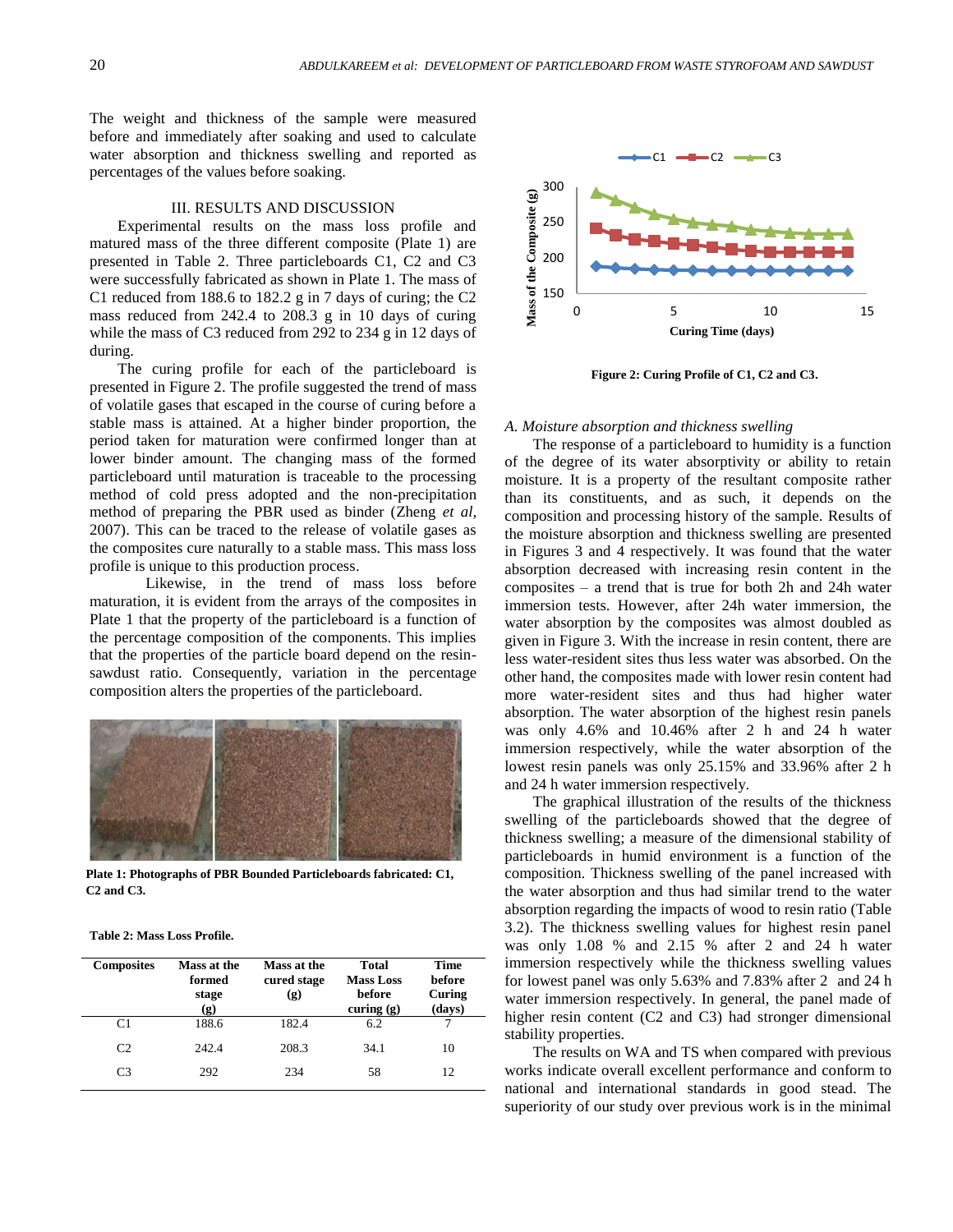thickness swell experienced as compared to water absorption that is general in all sawdust containing composites. The resin content has made it more water resistant and can be considered more chemically stable in moist environment.

The superiority of the PBR used in this work over prior practice is evident when compared with other works on the same subject whose resin/binder were synthesised via condensation method. This is not unexpected because, principally condensation polymers are susceptible to degradation due to effect of water, and multiple exposures such as moisture and heat can result in accelerated deterioration



**Figure 3: Water Absorption of C1, C2, and C3 after 2h and 24h.**



**Figure 4: Thickness Swelling of C1, C2, and C3 after 2h and 24h.**

## *B. Mechanical properties*

The modulus of elasticity and modulus of rupture tests were carried out to investigate the mechanical and physical properties of the particleboard at different PBR content were presented in Table 3.

**Table 3: Mechanical and Physical Properties of C1, C2 and C3.**

| <b>PRR</b><br>Content<br>(%) | Flexural<br><b>Strength</b><br>(MPa) | Tensile<br><b>Strength</b><br>(MPa) | <b>MOE</b><br>(MPa) | MOR<br>(MPa) | <b>Density</b><br>$(kg/m^3)$ |
|------------------------------|--------------------------------------|-------------------------------------|---------------------|--------------|------------------------------|
| (C1) 20                      | 2.05                                 | 0.93                                | 206.11              | 095.63       | 380.00                       |
| $(C2)$ 30                    | 4.06                                 | 2.30                                | 577.02              | 222.45       | 433.33                       |
| $(C3)$ 40                    | 5.33                                 | 3.10                                | 675.48              | 380.81       | 487.50                       |

Particleboard with 40 % PBR content gave the highest modulus of elasticity with 675.48 MPa, followed by 30% and 20% PBR with 577.02 MPa and 206.11 Mpa respectively (Table 3). Consequently, the modulus of elasticity (MOE) for 20 % PBR particleboard showed the lowest MOE. MOE is the stiffness of an object; particleboard tends to be brittle when the value of MOE is extremely high. In this case, the MOE for C2 and C3 panels are in tandem with LD-1 of ANSI 208.

Similar to the result obtained for MOE, the value of MOR was influenced by the content of PBR. The result showed that particleboard with 40% PBR gave the highest value of MOR with 380.81 MPa while 20% PBR had the lowest MOR with only 95.63 MPa. Modulus of rupture is a measure of the ability of a sample to resist a transverse (bending) force perpendicular to its longitudinal axis. Therefore, it was obvious that the particleboard with 40% PBR can withstand more force than the other samples before it breaks.

The trend of influence of the resin proportion in the composites is evident and similar on all physical and mechanical properties presented in Table 3. Board C3 had the highest physical and mechanical properties The MOE reveals the ability of the boards to withstand stress, while the MOR reveals the bending strength of the boards. In this experiment, the particleboard with 30% of PBR and above fulfilled the minimum requirement of MOE and MOR for general purpose boards for use in dry conditions by ANSI A208. Moreover, the properties compete favourably with those in the publications by Kwon and Geimer (1998), Zheng *et al*. (2007).

Also, from the results of the tensile and Flexural strength, as shown in Table 3, it was observed that the mechanical behaviour of the particleboard samples is actually in line with the earlier stated position; that the ultimate stress, resulting from large and irreversible deformation, is a composite rather than its constituent properties and strongly influenced by processing history of the sample. The C2 and C3 particleboards generally, exhibited better tensile strength than the C1 particleboards, which can be attributed to the strong binding force and compaction strength at the resin – sawdust interface for PBR content of 30% and above.

# IV. CONCLUSION

The synthesised resin from waste styrofoam had strong binding characteristics that could serve some industrial purposes when applied in the production of the particleboards